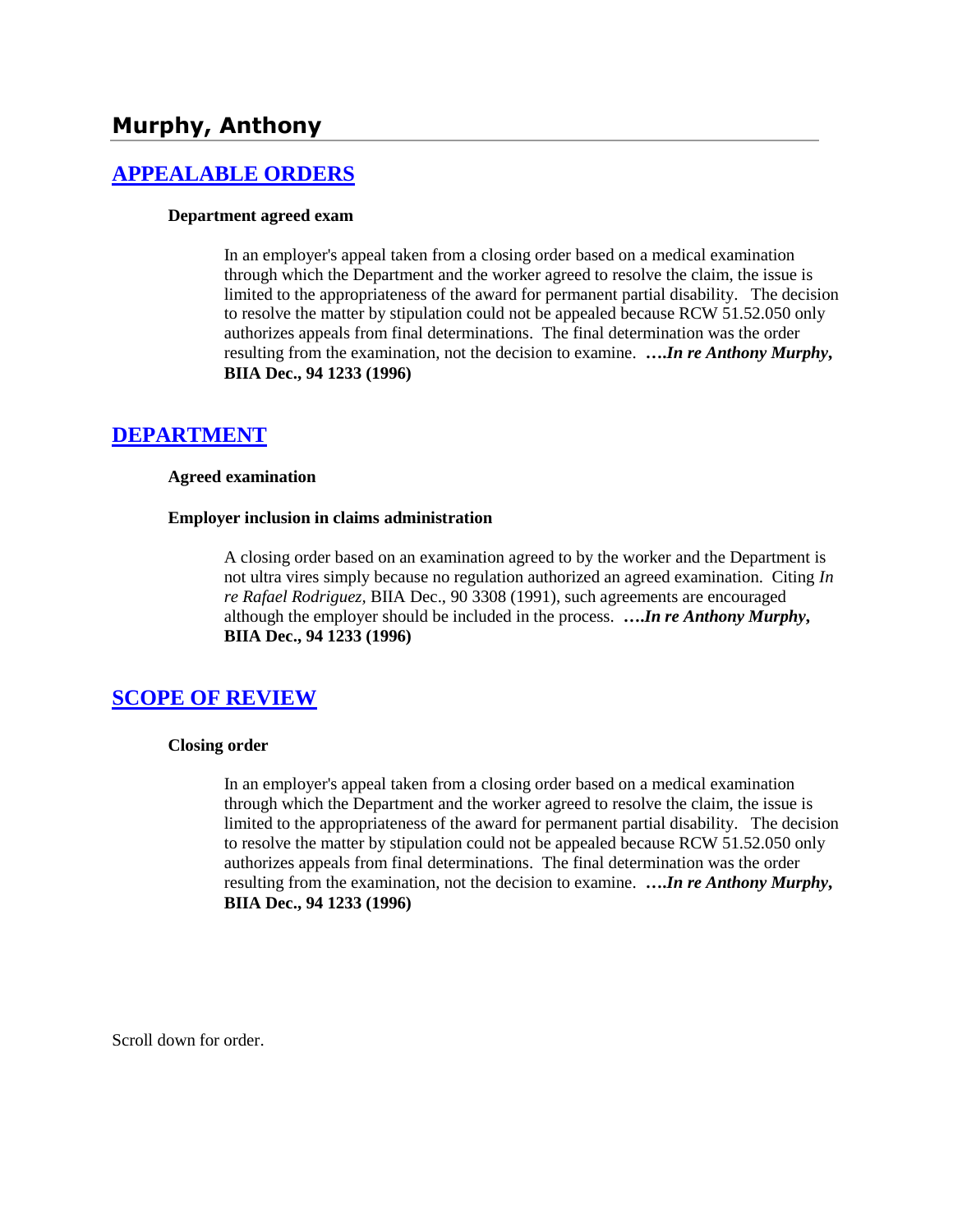## **BEFORE THE BOARD OF INDUSTRIAL INSURANCE APPEALS STATE OF WASHINGTON**

 **IN RE: ANTHONY W. MURPHY ) DOCKET NO. 94 1233 ) CLAIM NO. N-246853 ) DECISION AND ORDER**  APPEARANCES: Claimant, Anthony W. Murphy, by Law Offices of Mark C. Wagner, per Mark C. Wagner Employer, Northwest Forest Products, by Timber Operators Counsel, per Paul H. Proctor Department of Labor and Industries, by The Office of the Attorney General, per Robert A. Battles and Jennifer Browning, Assistants The employer, Northwest Forest Products, filed an appeal with the Board of Industrial Insurance Appeals on February 23, 1994, from an order of the Department of Labor and Industries dated December 30, 1993. The order corrected and superseded a Department order dated September 29, 1993, and closed the claim with an award for permanent partial disability consistent with Category 2 of WAC 296-20-280. **AFFIRMED. DECISION** Pursuant to RCW 51**.**52**.**104 and RCW 51**.**52**.**106**,** this matter is before the Board for review and decision on a timely Petition for Review filed by the employer to a Proposed Decision and Order

issued on June 12, 1995**,** in which the order of the Department dated December 30, 1993**,** was affirmed.

The Board has reviewed the evidentiary rulings in the record of proceedings and finds that no prejudicial error was committed and the rulings are affirmed**.**

Employer, Northwest Forest Products (Northwest), takes issue with the Department of Labor and Industries' evaluation whether claimant Anthony W. Murphy's industrial injury of July 13, 1992, resulted in any degree of permanent impairment. Northwest is not only concerned that a rating of

01/12/96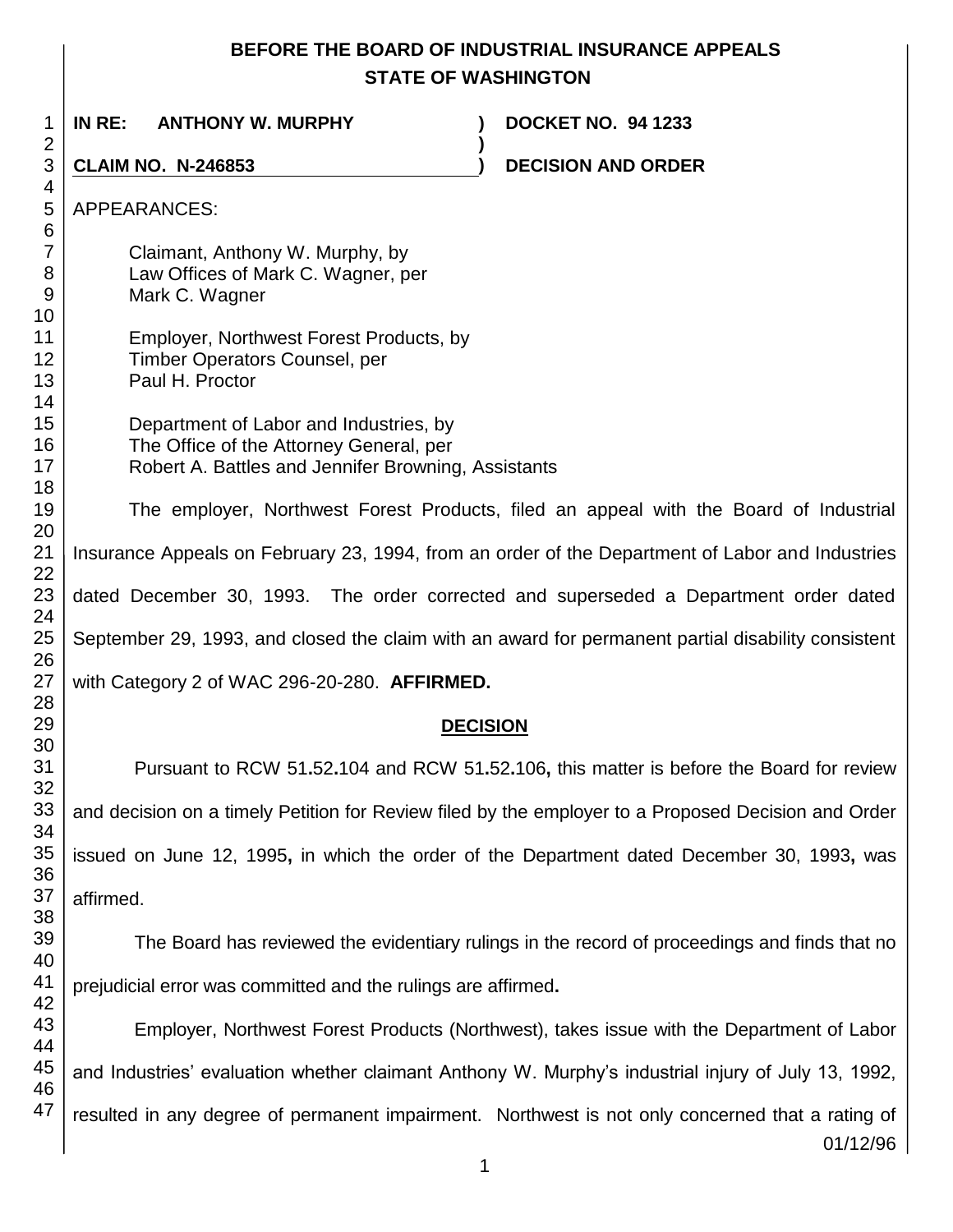Category 2 of WAC 296-20-180 does not fairly represent Mr. Murphy's physical condition, but also that the process by which the Department arrived at that rating was irregular and infringed on the employer's right to be actively involved in the administration of the claim. Although we are persuaded by the record in this appeal that the Department's resolution of the claim was ultimately correct, we take this opportunity to address the employer's concern. A brief review of the facts will serve to illustrate our discussion.

At all times relevant to this appeal, Northwest was represented at the Department by Claims Management Services (CMS), a contractor which services employer members of the Timber Operators Council (TOC). TOC qualifies as a retrospective ratings group as authorized by WAC 296-17-910. CMS actively monitors the Department in the administration of workers' compensation claims involving TOC employers. Ordinarily, CMS requests that the Department provide information concerning all aspects of claims administration, including copies of all medical reports generated in the course of claims administration. TOC employers, like other retrospective rating groups, often participate in decisions to obtain independent medical examinations of injured workers.

Mr. Murphy strained his back while working in a bent over position at Northwest. His attending physician Dr. Thomas Miskovsky was not asked to rate the claim until after a panel exam was performed. Dr. J. Michael Egglin, who participated in the panel exam, testified that Mr. Murphy had a low back impairment best represented by Category 1 of WAC 296-20-280 and that he could return to heavy labor. While Dr. Miskovsky did not dispute the category rating, he advised the Department that Mr. Murphy could not return to heavy labor.

The Department issued a September 29, 1993 order closing the claim with no permanent partial disability award. The claimant protested. The Department did not issue an abeyance order. Nevertheless, it communicated with Mr. Murphy's attorney, who suggested that the parties address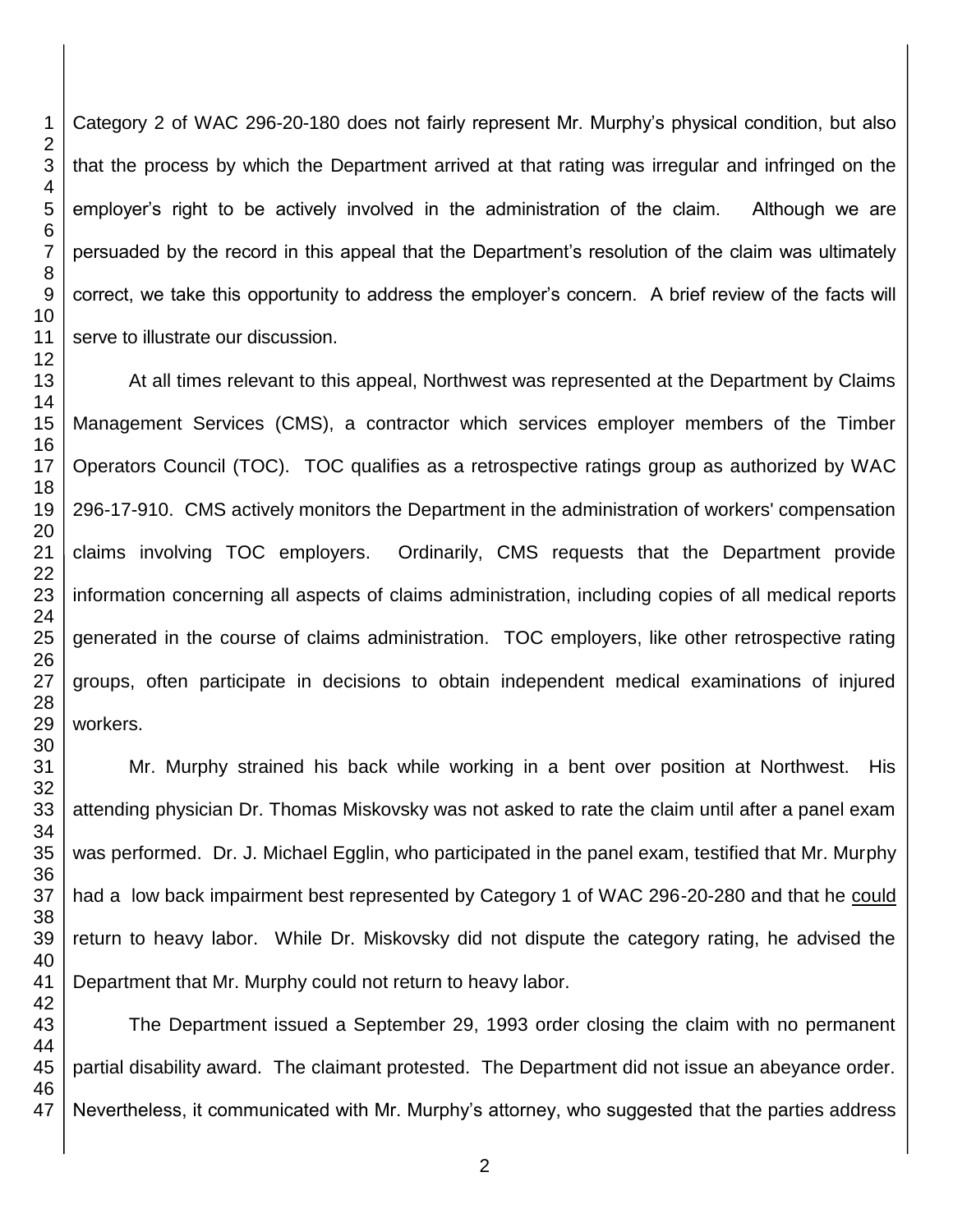Dr. Miskovsky's concerns by consulting a third physician. The Department agreed on a consultation with Dr. Roy Broman. The Department did not inform TOC of its contacts with Mr. Murphy's attorney or of the scheduled medical appointment.

Dr. Broman found spasm in Mr. Murphy's low back and recommended a Category 2 permanent partial disability award. The Department adopted Dr. Broman's recommendation in the order on appeal. In his testimony at hearing, Dr. Miskovsky testified that he agreed with Dr. Broman's rating because he was satisfied that the presence of spasm at the time of Dr. Broman's exam satisfied the requirement of intermittent objective findings of impairment.

TOC complains that it was not included in the negotiations which followed the claimant's protest of the September 29, 1993 order. There is no regulatory requirement that the Department notify an employer's retrospective rating group that it will be acting on a claimant's protest and request for reconsideration. The only response required of the Department when a protest has been filed is the issuance of a further appealable order within 90 days of the receipt of the protest. In re Clarence Haugen, BIIA Dec., 91 1687 (1991). An abeyance order is only one of the possible responses the Department may make when a protest is received. The Department may instead opt to directly "modify, reverse or change . . ." the order from which the protest has been taken. RCW 51.52.060. In Mr. Murphy's case, the Department elected to proceed without issuing an abeyance order. In light of the spirit of WAC 296-17-910, however, CMS is understandably concerned that the Department in this case deviated from past practice which would have alerted the employer that some course of action was under consideration.

While we cannot direct the Department as to which choice to make among the menu of options provided by the legislature in response to a protest and request for reconsideration, we are concerned that the representative TOC was not kept advised of the status of Mr. Murphy's claim. The key function of the Board of Industrial Insurance Appeals is to resolve disputes that workers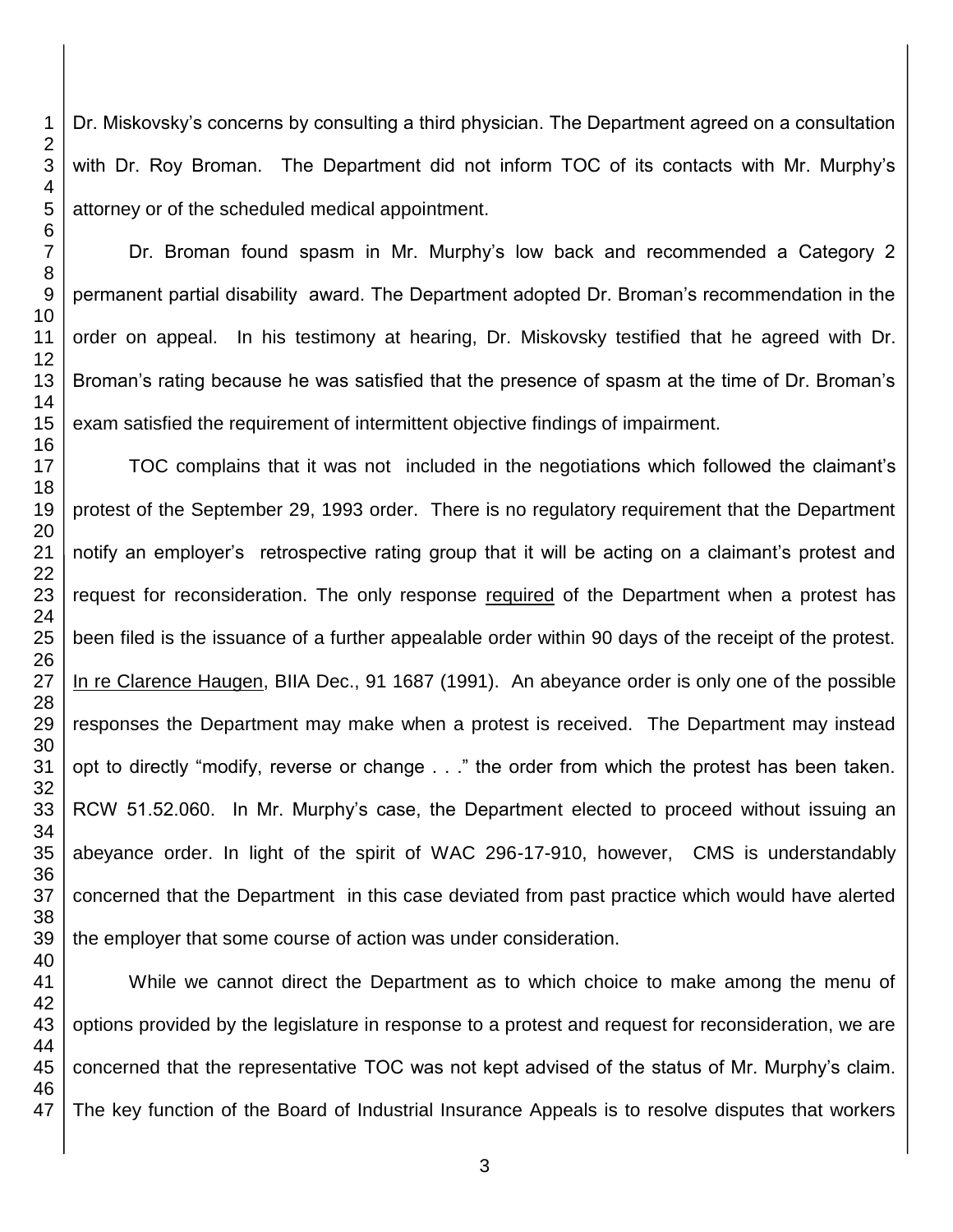and employers may have with decisions of the Department. Sometimes disputes arise because parties get lost in the decision making "process." When a worker or an employer does not understand how a decision is made or is not able to fully participate, there is natural concern that the decision is unfair and perhaps even wrong. The Department can reduce challenges to its decisions by carefully adhering to its own regulations and policies in managing claims. As a matter of good faith, the Department should want to honor its commitment to allow employers' retrospective ratings groups the opportunity to improve the quality of claims handling by soliciting input on the resolution of protests by means of additional medical investigation. While this may not have avoided an appeal of the Department's order in this case, it would most certainly have narrowed the focus of the dispute and saved all concerned precious resources.

 This is not to say the additional medical investigation undertaken in this case was inappropriate. Rather, the **process** of obtaining the additional medical examination has itself come under challenge. The employer has appealed from Mr. Murphy's permanent partial disability award on the basis that it was essentially *ultra vires* for the Department to engage in "agreed or agreeable exams." The employer cites a long list of WAC provisions in its Motion for Summary Judgment, none of which say the Department is restricted from attempting to resolve claims in this manner. The Petition for Review cites In re Rafael Rodriguez, BIIA Dec., 90 3308 (1991) as authority for the fact that the Department cannot enter into binding examinations. Therefore, the employer reasons, the order of December 30, 1993, is void. In fact, the Board in Rodriguez, encourages the Department to take the risk of settling claims in this fashion, but makes it clear that if the agreement falls through, the Board will not deny any party the right to appeal an order embodying the failed agreement. There is no such thing as a binding examination at the Department level. In Rodriguez, the claimant backed out of the agreement and exercised his right to appeal. In the present case, TOC wanted to be included in any agreement. It was not. It was dissatisfied with the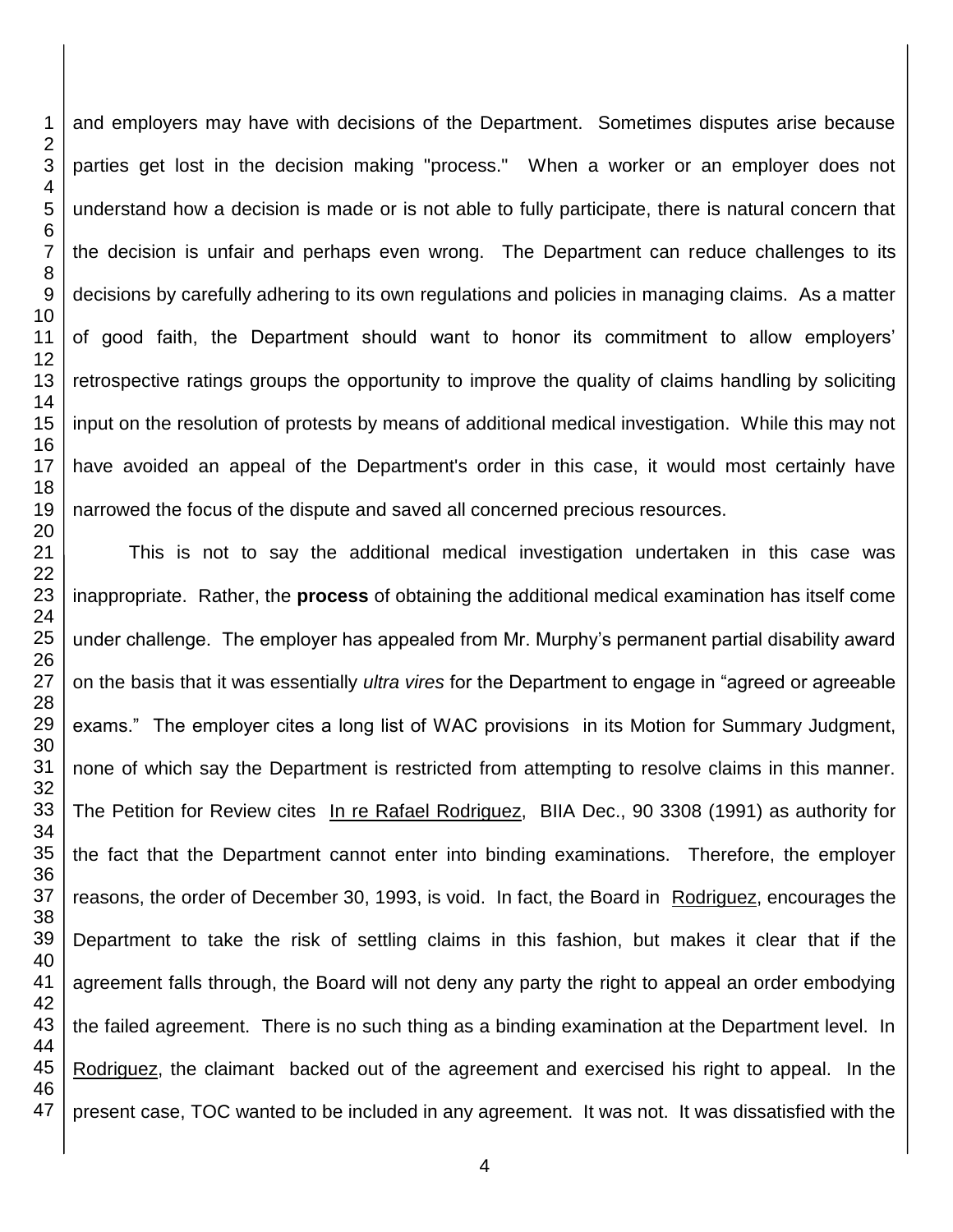result. TOC, therefore, exercised its right to appeal the order which resulted from the agreement between Mr. Murphy and the Department.

Because the Department did not advise TOC that it was seeking additional medical information, the employer wants the Board to hold that the Department was not entitled to rely in any way on the results of Broman's exam. Citing RCW 51.52.050, which permits appeals to be taken from "any action or . . . any decision made relating to any phase of the administration of this title . . .", TOC asks this Board to look beyond the order of December 30, 1993, to the administrative decision to consider an examination by Dr. Broman. In fact, as interpreted by the Washington Supreme Court in Lee v. Jacobs, 81 Wn.2d 937 (1973), appeals taken under the auspices of RCW 51.52.050 are limited to final orders, decisions, and awards issued in the course of administration of a claim with notice to all parties. The Department's agreement to obtain additional medical information, while reached without input from the employer's representative, was not a final decision or action. The first such final order, decision, or award issued in response to Mr. Murphy's protest was the order of December 30, 1993, which is currently on appeal.

The hearing judge properly limited the issue presented on appeal to the question of whether the permanent partial disability award was correct. The employer alleges that it was in some way prevented from exploring the legitimacy of Dr. Broman's medical opinion. In fact, the hearing judge specifically permitted inquiry into bias on the part of Dr. Broman. 12/7/94 Tr. at 63, 82-86. At the time of the September 29, 1993 closing order, the Department had two opinions, Dr. Egglin at Category 1 of WAC 296-20-280 and Dr. Miskovsky at more than Category 1 but not quite Category 2. Later, Dr. Broman independently found spasm which was consistent with a Category 2 rating. Reinforced by an independent examiner making that finding, Dr. Miskovsky felt that he was justified in reassessing the appropriate disability rating and raising it to Category 2 as well.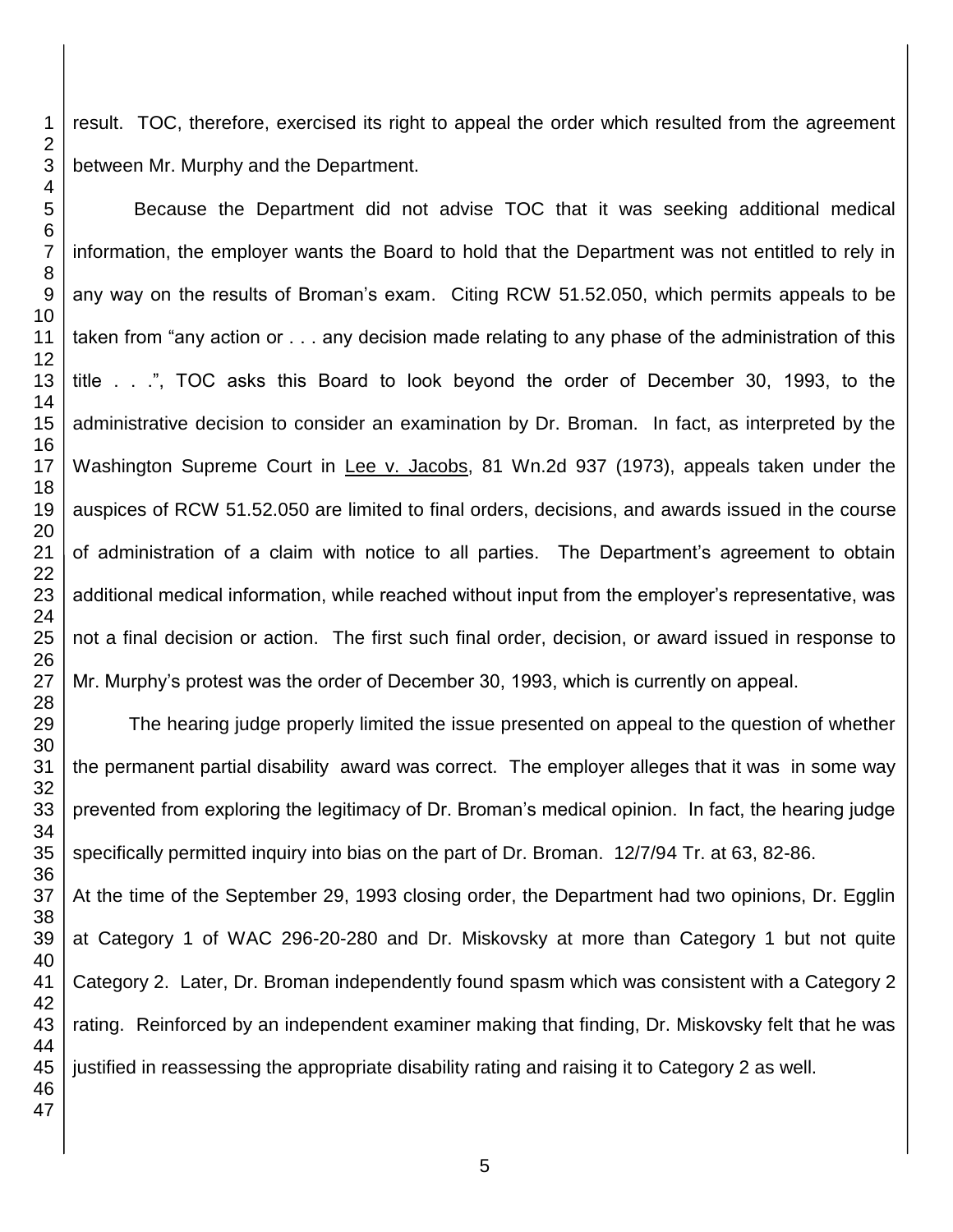The employer could, and did, argue that Dr. Miskovsky's opinion was a little too easily swayed. The employer could, and did, explore whether Dr. Broman thought he was examining the claimant at the request of the claimant or the Department (Broman could not remember). The employer could have, but did not, obtain its own medical opinion. The record as constituted has the attending physician endorsing a Category 2 rating arrived at by an independent examiner. There is no factual or procedural reason to disturb the Proposed Decision and Order's affirmance of the closing order.

## **FINDINGS OF FACT**

- 1. On July 24, 1992, the Department of Labor and Industries received an application for benefits filed on behalf of the claimant, Anthony W. Murphy, alleging the occurrence of an industrial injury on July 13, 1992, during the course of his employment with Northwest Forest Products. The claim was subsequently allowed by a Department order dated August 10, 1992, and benefits, including time loss compensation and loss of earning power benefits were provided by the Department. On September 29, 1993, the Department issued an order closing the claim with time loss compensation ended as paid to May 26, 1993, and without an award for permanent partial disability. On October 5, 1993, the claimant filed a protest and request for reconsideration of the September 29, 1993 order with the Department. On December 30, 1993, the Department issued an order correcting and superseding the order of September 29, 1993, and closing the claim with an award for permanent partial disability consistent with Category 2 of WAC 296-20- 280, categories for permanent dorso-lumbar and lumbosacral impairments. On February 23, 1994, the employer, Northwest Forest Products, filed a Notice of Appeal from the December 30, 1993 Department order with the Board of Industrial Insurance Appeals and thereafter, on March 23, 1994, the Board issued an order granting the appeal, assigning Docket No. 94 1233, and ordering that further proceedings be held in this matter.
	- 2. On July 13, 1992, while employed by Northwest Forest Products, the claimant injured his low back when he stood up after being in an awkward position for a long period of time marking boxes with a marking pen and experienced a sharp pain in his back. The claimant thereafter received treatment consisting of chiropractic care, anti-inflammatory medication, and physical therapy.
	- 3. As of December 30, 1993, the claimant's condition proximately related to his industrial injury on July 13, 1992, consisted of a lumbosacral

6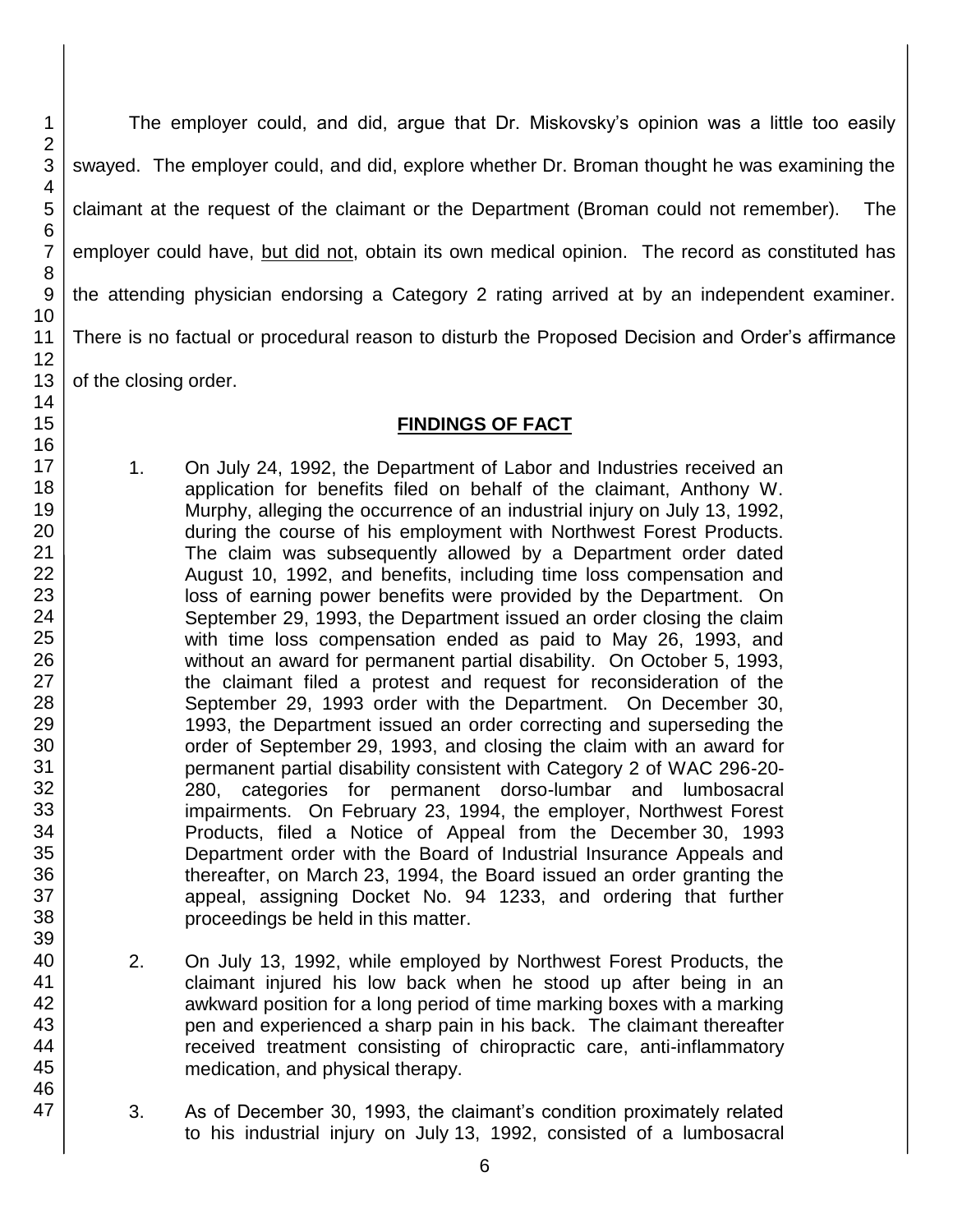strain/sprain. As of December 30, 1993, this condition was fixed and stable and the claimant's permanent impairment resulting therefrom was best described by Category 2 of WAC 296-20-280, categories for permanent dorso-lumbar and lumbosacral impairment.

### **CONCLUSIONS OF LAW**

- 1. The Board of Industrial Insurance Appeals has jurisdiction over the parties and the subject matter of this appeal.
- 2. The order of the Department of Labor and Industries dated December 30, 1993, which corrected and superseded the Department order dated September 29, 1993, and closed the claim for an award for permanent partial disability consistent with Category 2 of WAC 296-20-280 is correct and is affirmed.

It is so **ORDERED**.

Dated this 12th day of January, 1996.

BOARD OF INDUSTRIAL INSURANCE APPEALS

 $\sqrt{s}$ / S. FREDERICK FELLER Chairperson

/s/\_\_\_\_\_\_\_\_\_\_\_\_\_\_\_\_\_\_\_\_\_\_\_\_\_\_\_\_\_\_\_\_\_\_\_\_\_\_\_\_ FRANK E. FENNERTY, JR. Member